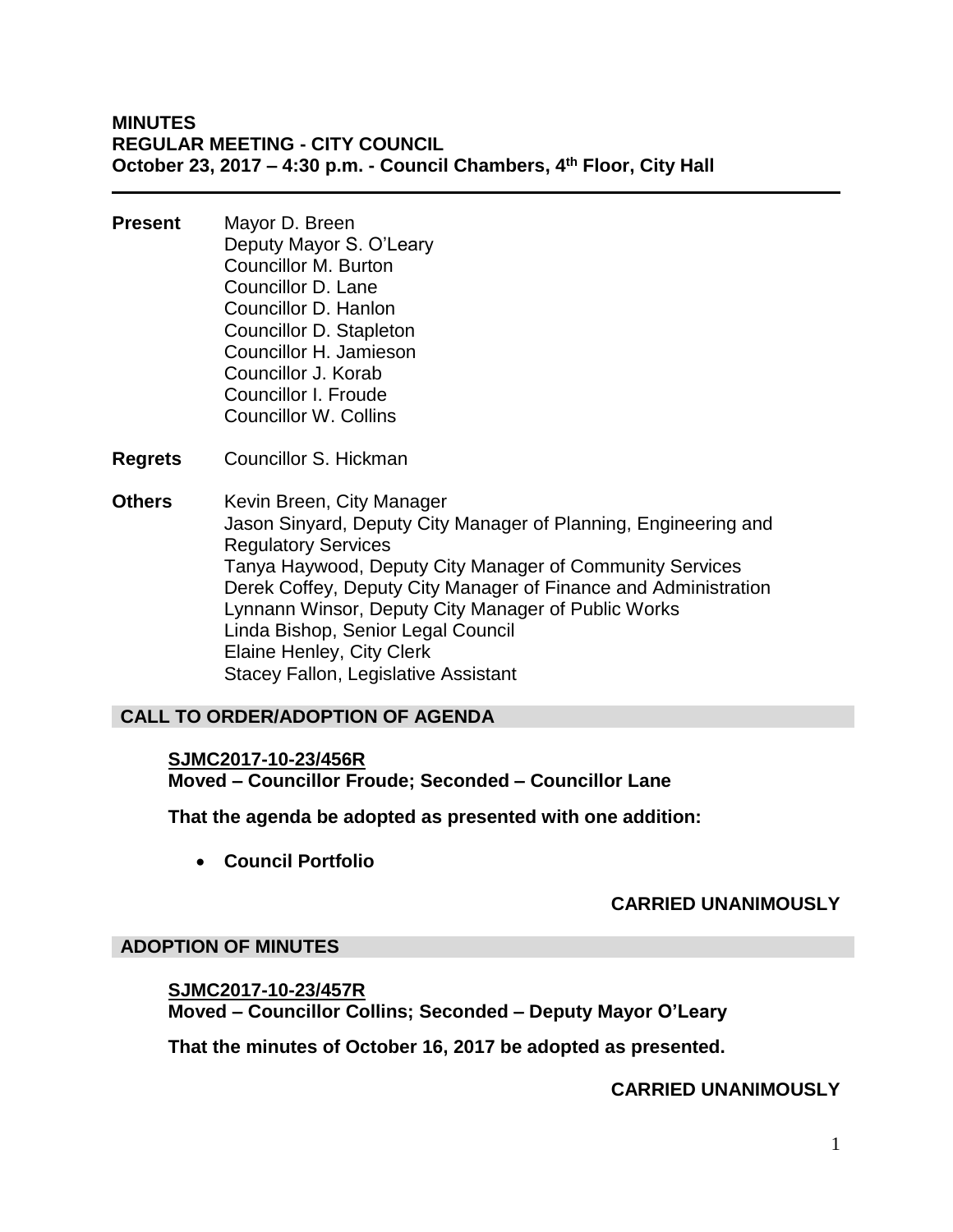# **NOTICES PUBLISHED**

Council considered the two notices published below.

 A Discretionary Use application has been submitted to the City of St. John's by Rogers Communications Inc. seeking approval of a site design in relation to a rooftop telecommunications site at the Memorial University Earth Science Building on Arctic Avenue.

**SJMC2017-10-23/458R Moved – Councillor Froude; Seconded – Councillor Burton**

**That Council approve the above listed application subject to all applicable City requirements.**

# **CARRIED UNANIMOUSLY**

 A Discretionary Use application has been submitted by Atlantic Planning & Management Ltd. requesting approval to operate a Drive-Thru in association with a national brand coffee shop at 650 Topsail Road.

**SJMC2017-10-23/459R Moved – Councillor Korab; Seconded – Councillor Lane**

**That Council approve the above listed application subject to all applicable City requirements.**

**CARRIED UNANIMOUSLY**

2

#### **COMMITTEE REPORTS**

**Development Committee Report – October 17, 2017** *[Link to Report](#page-7-0)*

Council considered the above noted report:

**SJMC2017-10-23/460R Moved – Councillor Burton; Seconded – Councillor Collins**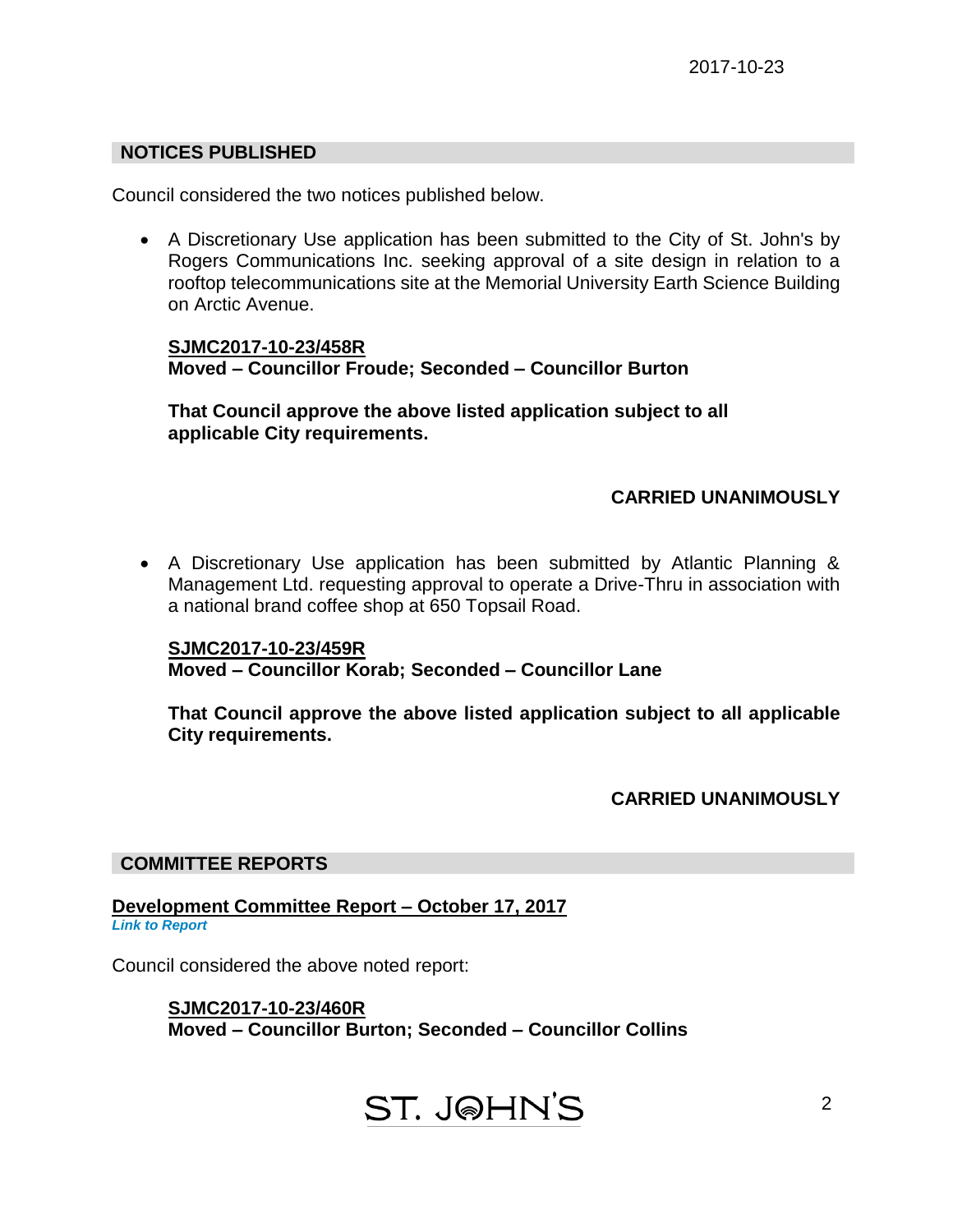**That the above noted report be adopted as presented in relation to the following recommendation:**

**Item #1: 26 A King's Hill Road** 

**Recommendation: that Council only allow for the 50% expansion on the proposed dwelling for a total floor area of 77.34 m2 in accordance with Section 104 of the City Act. Also only one accessory building is permitted on the lot. In order to approve the proposed accessory building, all other accessory buildings must be removed from the lot or a refundable security must be submitted to the City of St. John's for their removal.**

#### **CARRIED UNANIMOUSLY**

## **DEVELOPMENT PERMITS LIST**

*[Link to List](#page-8-0)*

Council considered as information, the above noted for the period October 12, 2017 to

October 18, 2017.

### **BUILDING PERMITS LIST**

*[Link to List](#page-9-0)*

Council considered, for approval, the above noted for the period dated October 12 to October 18, 2017.

# **SJMC2017-10-23/461R**

**Moved – Councillor Hanlon; Seconded – Councillor Jamieson**

**That the building permits list dated October 12, 2017 – October 18, 2017 be adopted as presented.**

# **CARRIED UNANIMOUSLY**

#### **REQUISITIONS, PAYROLLS AND ACCOUNTS** *[Link to Memo](#page-11-0)*

Council considered the requisitions, payrolls and accounts for the week ending October 18, 2017.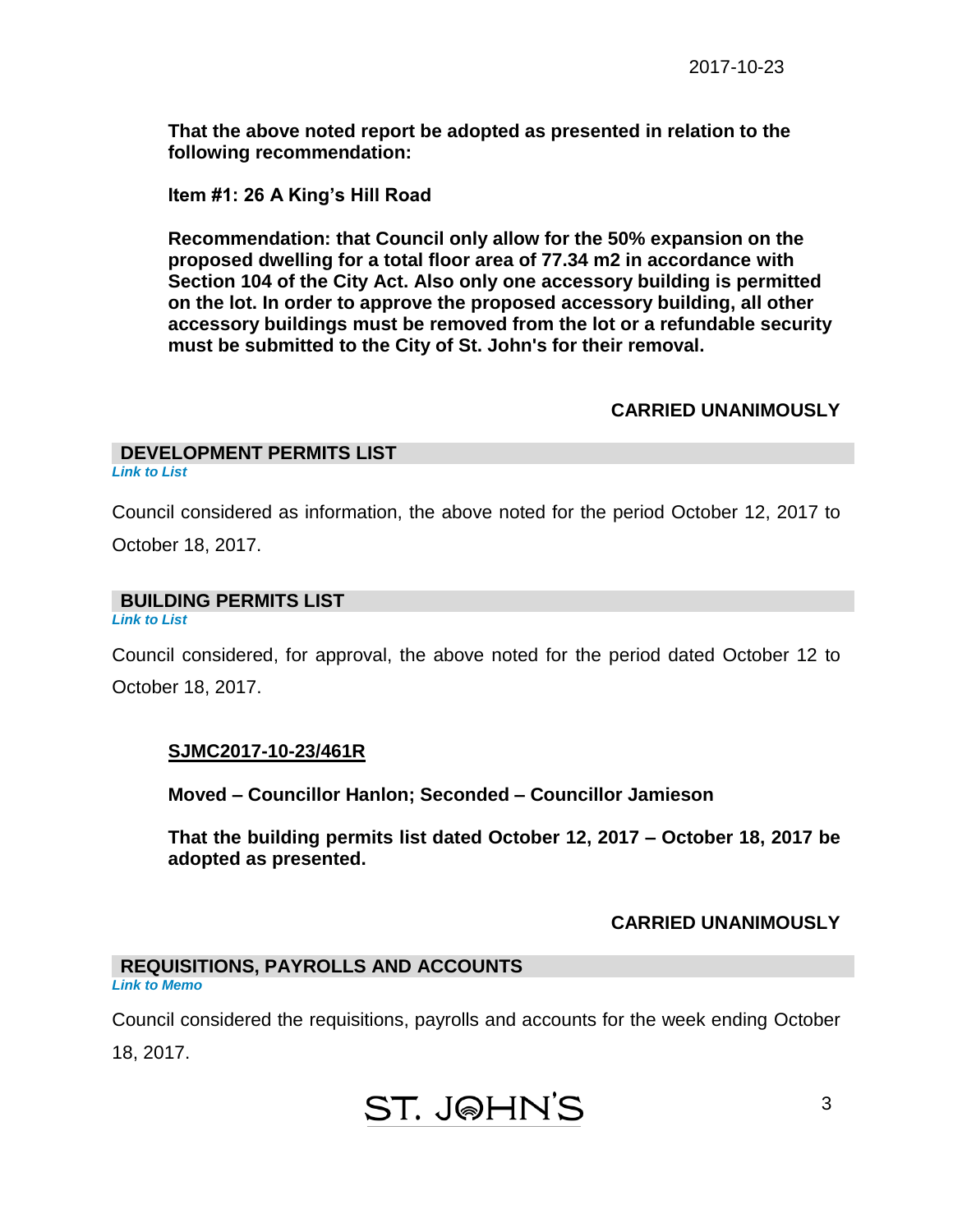**SJMC2017-16-23/462R Moved – Councillor Hanlon; Seconded – Councillor Jamieson**

**That the requisitions, payrolls and accounts for the week ending October 18, 2017 in the amount of \$6,447,969.55 be approved as presented.**

# **CARRIED UNANIMOUSLY**

### **TENDERS/RFPS**

### **Tender 2017195 Linegar Avenue Upgrading**

Council considered the above noted tender.

**SJMC2017-10-23/463R Moved – Councillor Froude; Seconded – Councillor Hanlon**

**That Council award tender 2017195 noted above to the lowest bidder meeting all specifications, Weirs Construction Limited, in the amount of \$1,751,427.58 plus tax as per the Public Tendering Act.**

**CARRIED UNANIMOUSLY**

# **Tender 2017161 Light Vehicle and Equipment Mechanical Repair Service**

Council considered the above noted tender.

**SJMC2017-10-23/464R Moved – Councillor Froude; Seconded – Councillor Hanlon**

**That Council award tender 2017161 noted above to the two lowest bidders meeting all specifications, Emergency Repair Ltd. @ \$55.50 hourly rate and Freshwater Auto Centre Limited @ \$59.00 hourly rate, plus tax, as per the Public Tendering Act. This contract is for a two year period, with an option for two, one year extensions.**

**CARRIED UNANIMOUSLY**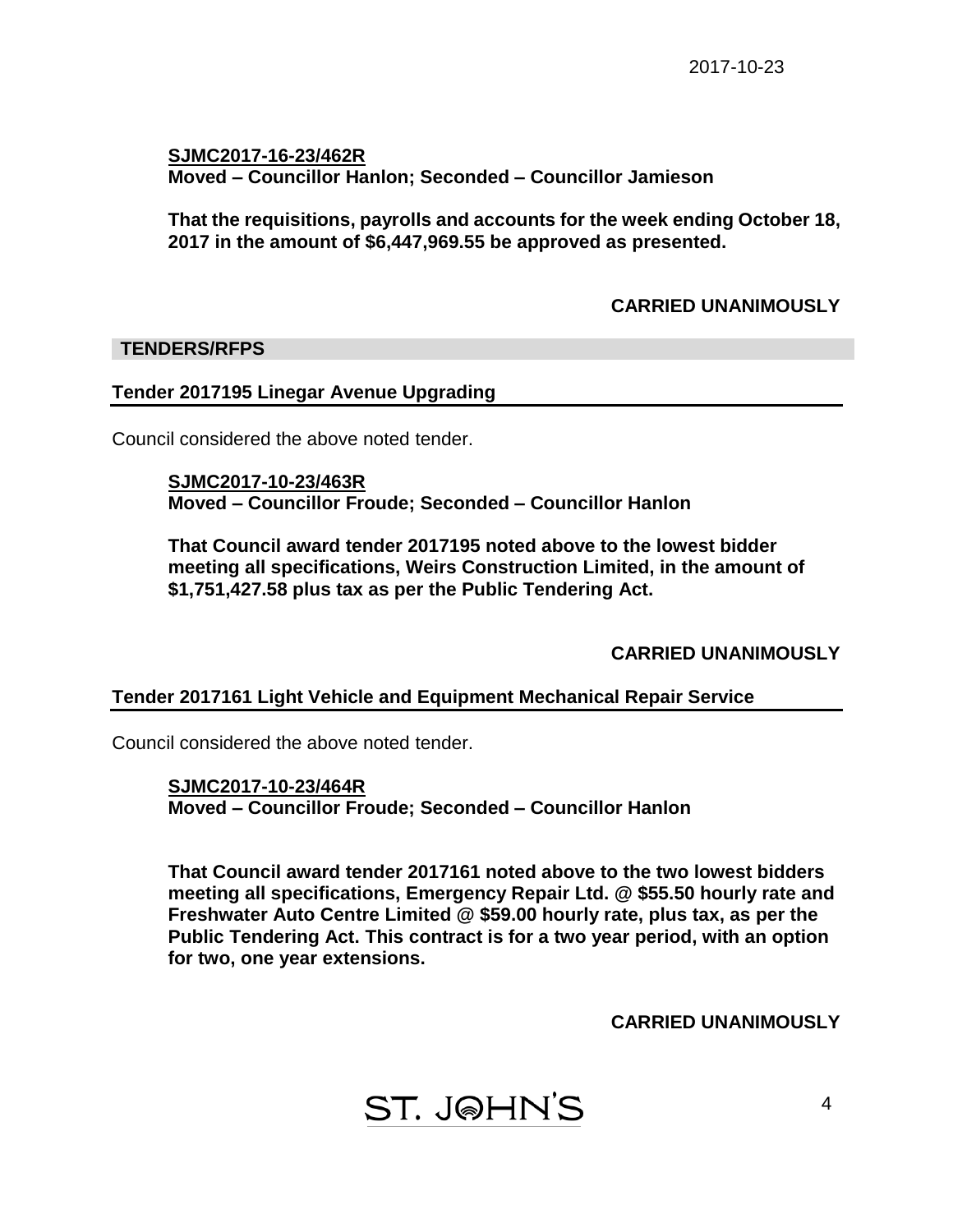#### **Tender 2017184 Sanitation Gloves**

Council considered the above noted tender.

#### **SJMC2017-10-23/465R Moved – Councillor Froude; Seconded – Councillor Hanlon**

**That Council award Tender 2017184 noted above to the lowest bidder meeting all specifications, Source Atlantic (Bid 2), in the amount of \$17,298.88 taxes included as per the Public Tendering Act. This contract is for a two year period with the option to extend for two additional one year periods.**

#### **CARRIED UNANIMOUSLY**

#### **Tender 2017148 Safety Supplies**

Council considered the above noted tender.

**SJMC2017-10-23/466R Moved – Councillor Froude; Seconded – Councillor Hanlon**

**That Council award tender 2017148 to the lowest bidders all noted below, per section meeting the specifications for various safety supplies, as per the Public Tendering Act.**

| <b>Safety Supplies</b>                    |            |  |
|-------------------------------------------|------------|--|
| TENDER #2017148 - Aug 16, 2017 - 12:45 PM |            |  |
| <b>Source Atlantic</b>                    | \$5,257.18 |  |
| <b>Vallen Canada</b>                      | \$4,361.70 |  |
| <b>McLoughlan Supplies Limited</b>        | \$3,226.71 |  |
| <b>Work Authority</b>                     | \$2,923.00 |  |
| Hazmasters Inc.                           | \$1,471.50 |  |
| <b>BDI Canada Inc.</b>                    | \$1,311.55 |  |
| <b>Staples Business Advantage Canada</b>  | \$781.20   |  |

#### **CARRIED UNANIMOUSLY**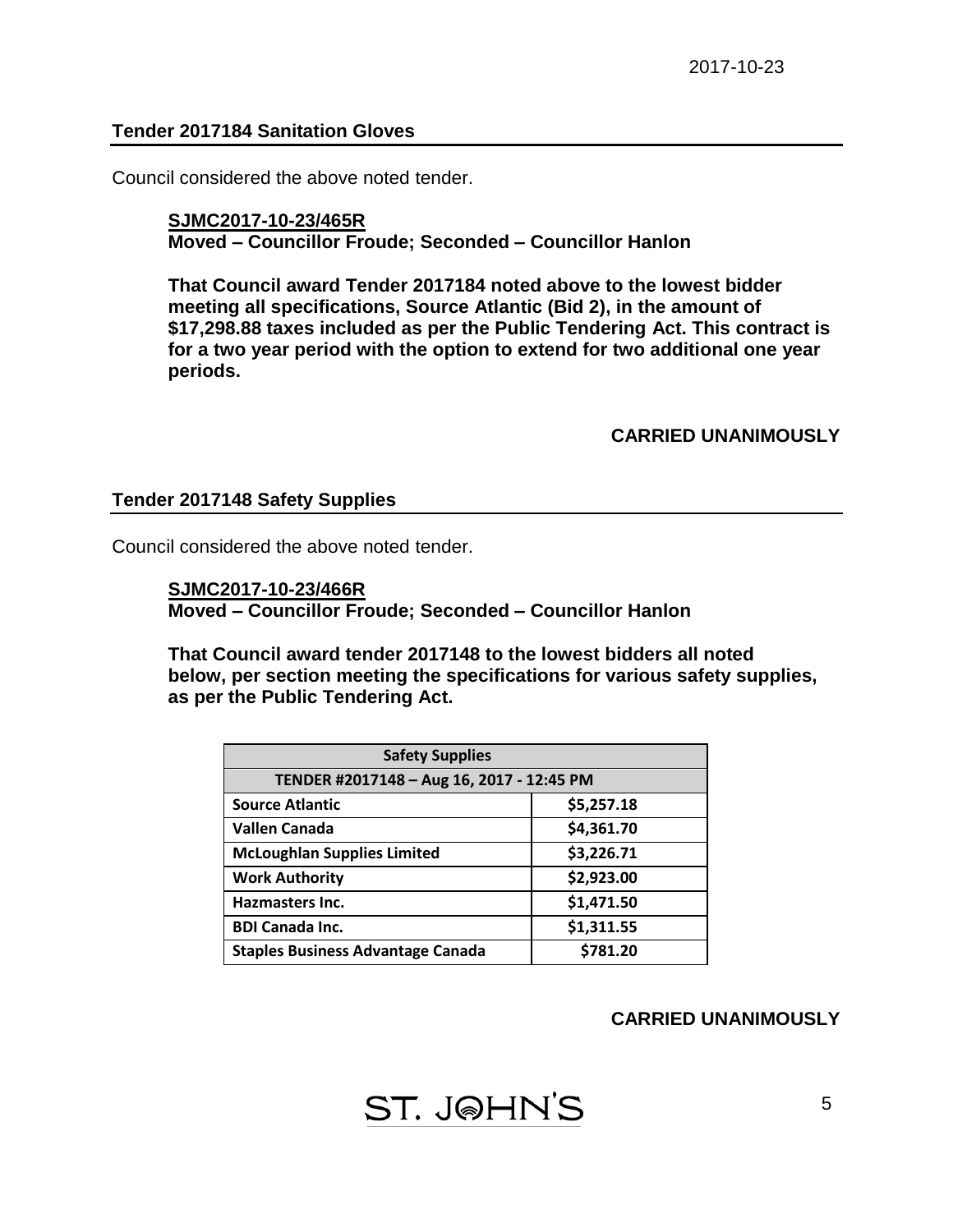# **NOTICES OF MOTION, RESOLUTIONS, QUESTIONS AND PETITIONS**

# **Petition to the City of St. John's on the matter of Automatic Garbage Collection**

Councillor Stapleton tabled a petition with 47 signatures from the residents of Woodland's Condominium Corporation requesting to be exempt from the automatic garbage collection program.

# **OTHER BUSINESS**

# **Standing Committee Review Final Report**

Council considered the above noted

 **SJMC2017-10-23/467R Moved – Councillor Hannlon; Seconded – Deputy Mayor O'Leary**

**That Council Accept and approve the report as presented and specifically, the seven recommendations which are outlined in detail in the report. Develop a draft terms of reference to guide the Committee of the Whole (COTW) approach. Develop a pilot project evaluation plan. These items should be brought forward to the first COTW meeting.**

# **CARRIED UNANIMOUSLY**

**Council Portfolio**  *[Link to List](#page-12-0)*

The above noted was considered by Council.

**SJMC2017-10-23/468R Moved – Councillor Korab; Seconded – Councillor Burton**

**That Council approve the Portfolio as presented.**

# **CARRIED UNANIMOUSLY**

# **ST. J@HN'S**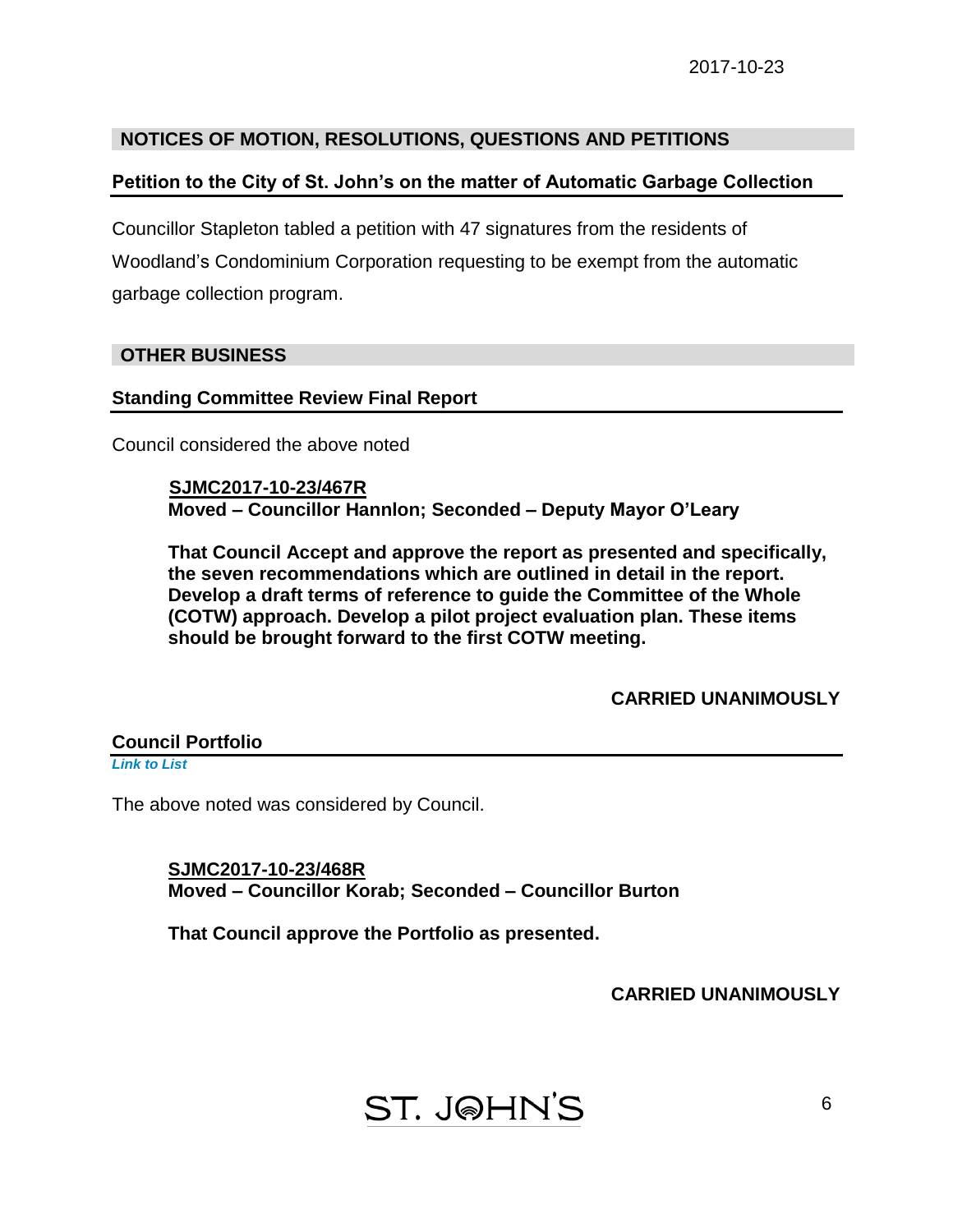# **Council Referrals and Staff Requests**

- Councillor Jamieson congratulated Naomi House on 30 years of Service to the Community and it was requested that a letter of congratulations be written on behalf of the Mayor and Council.
- Councillor Hanlon requested that the Economic Road Map be revisited, in particular the business portion.
- Deputy Mayor O'Leary reiterated her previous requested a complete review of the traffic patterns of the Empire Avenue, Carpasian Road area.
- Mayor Breen requested that the entire Traffic Plan for the City be looked at as a whole instead of areas in isolation, and requested that this be referred to the Committee of the Whole.

# **ADJOURNMENT**

There being no further business, the meeting adjourned at 5:15 p.m.

 **MAYOR**

\_\_\_\_\_\_\_\_\_\_\_\_\_\_\_\_\_\_\_\_\_\_\_\_

\_\_\_\_\_\_\_\_\_\_\_\_\_\_\_\_\_\_\_\_\_\_\_\_ **CITY CLERK**

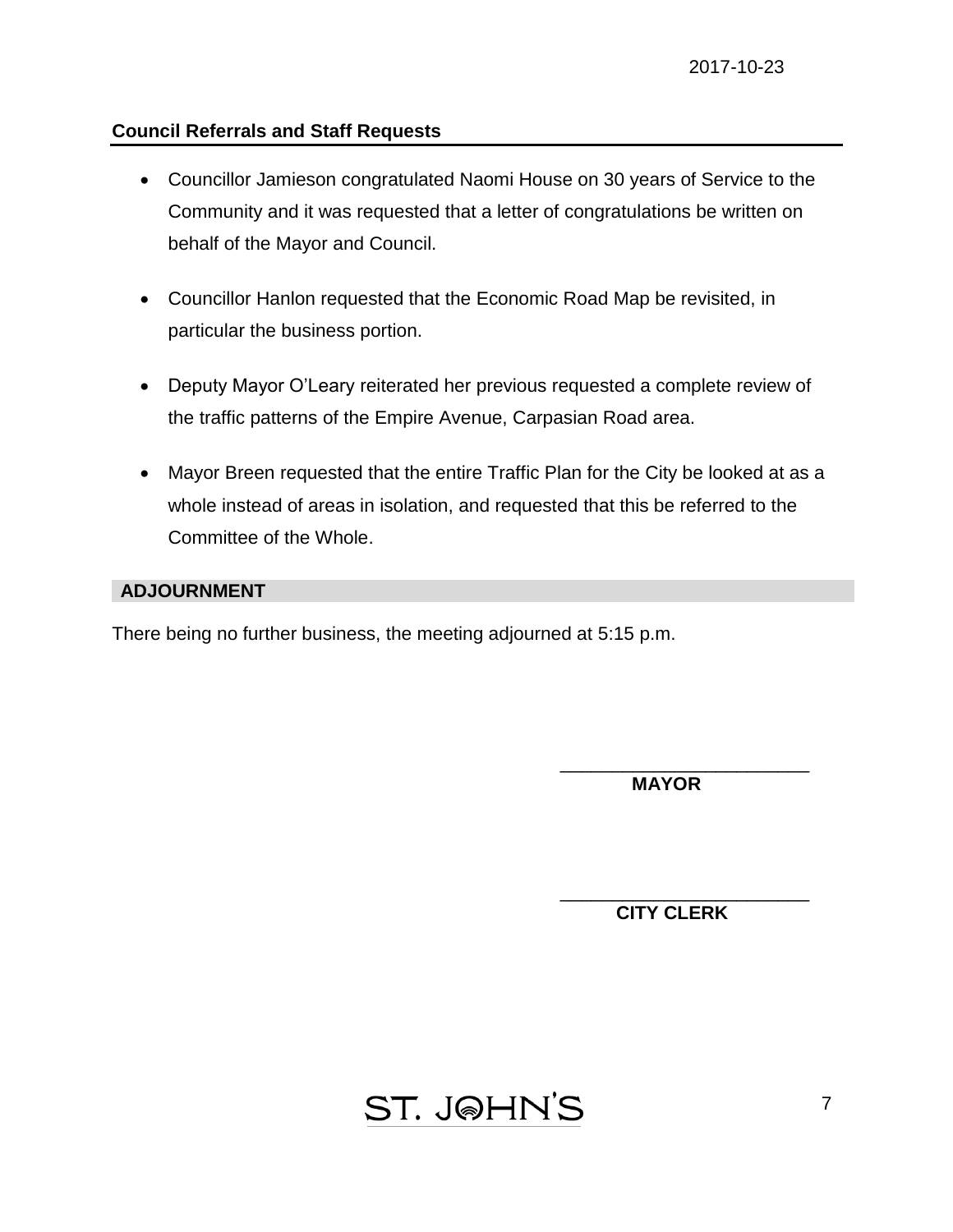# <span id="page-7-0"></span>**REPORTS/RECOMMENDATION**

**Development Committee**

**October 17, 2017 – 10:00 a.m.**

# **1. Proposed Demo/Rebuild for Private Family Dwelling in Watershed INTI 700084 - 26A King's Hill Road**

It is recommended by the Development Committee that Council only allow for the 50% expansion on the proposed dwelling for a total floor area of 77.34 m2 in accordance with Section 104 of the City Act. Also only one accessory building is permitted on the lot. In order to approve the proposed accessory building, all other accessory buildings must be removed from the lot or a refundable security must be submitted to the City of St. John's for their removal.

**Jason Sinyard Deputy City Manager – Planning, Engineering & Regulatory Services Chairperson**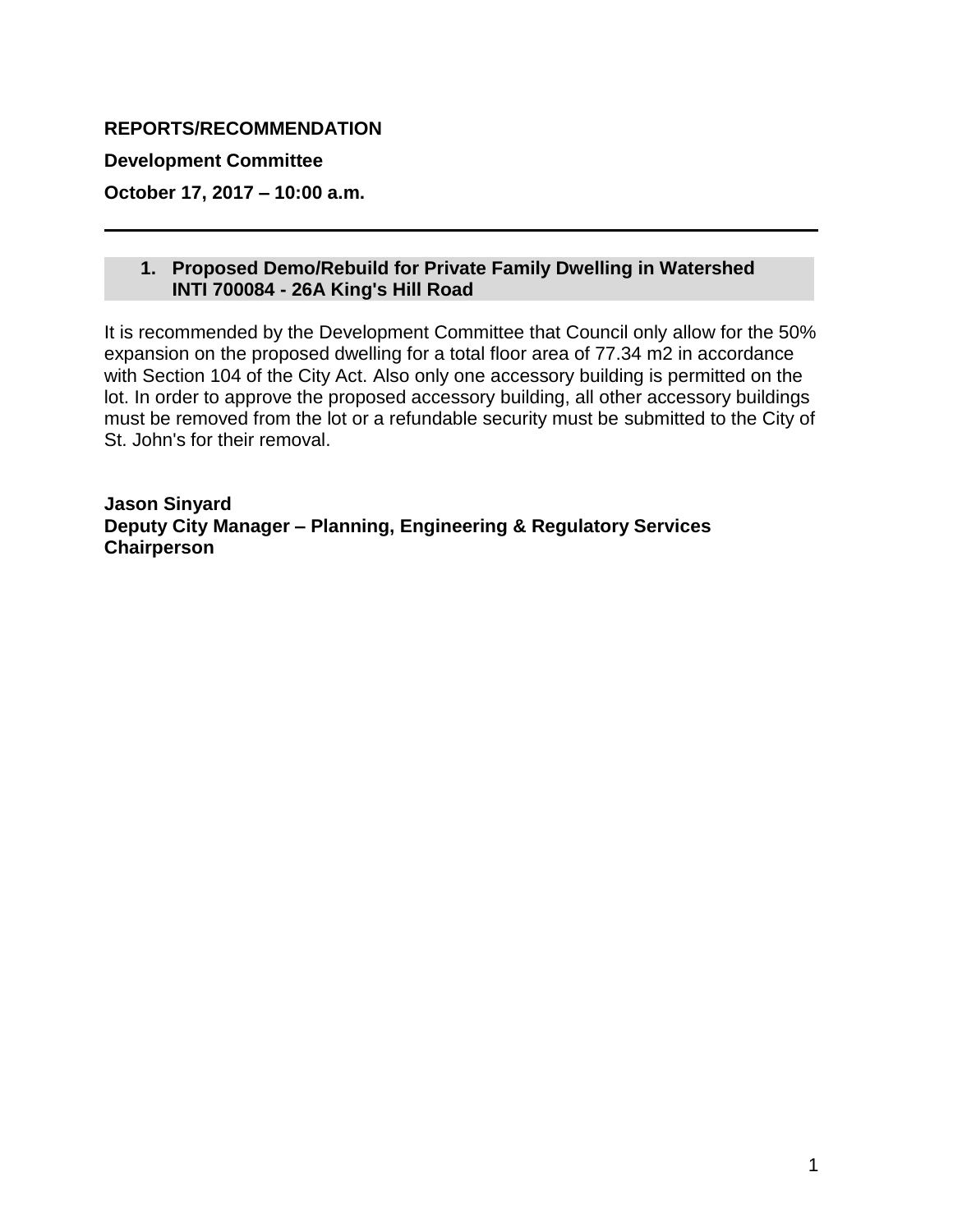#### **DEVELOPMENT PERMITS LIST DEPARTMENT OF PLANNING, ENGINEERING AND REGULATORY SERVICES FOR THE PERIOD OF Oct 12, 2017 TO Oct 18, 2017**

<span id="page-8-0"></span>

| Code            | Applicant                  | Application                                             | Location           | Ward | <b>Development</b><br><b>Officer's Decision</b> | Date     |
|-----------------|----------------------------|---------------------------------------------------------|--------------------|------|-------------------------------------------------|----------|
| <b>RES</b>      |                            | Subdivide to create 1<br><b>Additional Building Lot</b> | 26 Pitcher's Path  | 4    | <b>Approved</b>                                 | 17-10-12 |
| $\overline{OT}$ | Lat49<br>Architecture Inc. | Kenmount Terrace<br><b>Community Center</b>             | 85 Messenger Drive | 4    | Approved                                        | 17-10-16 |
| <b>RES</b>      |                            | Demo/Rebuild for<br>Single Family Dwelling              | 76 Allandale Road  | 4    | Approved                                        | 17-10-16 |
|                 |                            |                                                         |                    |      |                                                 |          |
|                 |                            |                                                         |                    |      |                                                 |          |
|                 |                            |                                                         |                    |      |                                                 |          |
|                 |                            |                                                         |                    |      |                                                 |          |
|                 |                            |                                                         |                    |      |                                                 |          |
|                 |                            |                                                         |                    |      |                                                 |          |
|                 |                            |                                                         |                    |      |                                                 |          |
|                 |                            |                                                         |                    |      |                                                 |          |

\* Code Classification:<br>RES - Residential INST - Institutional<br>COM - Commercial IND - Industrial<br>AG - Agriculture<br>OT - Other

\*\* This list is issued for information purposes only. Applicants have been advised in<br>writing of the Development Officer's decision and of their right to appeal any decision<br>to the St. John's Local Board of Appeal.

**Gerard Doran Development Supervisor Planning, Engineering and Regulatory Services**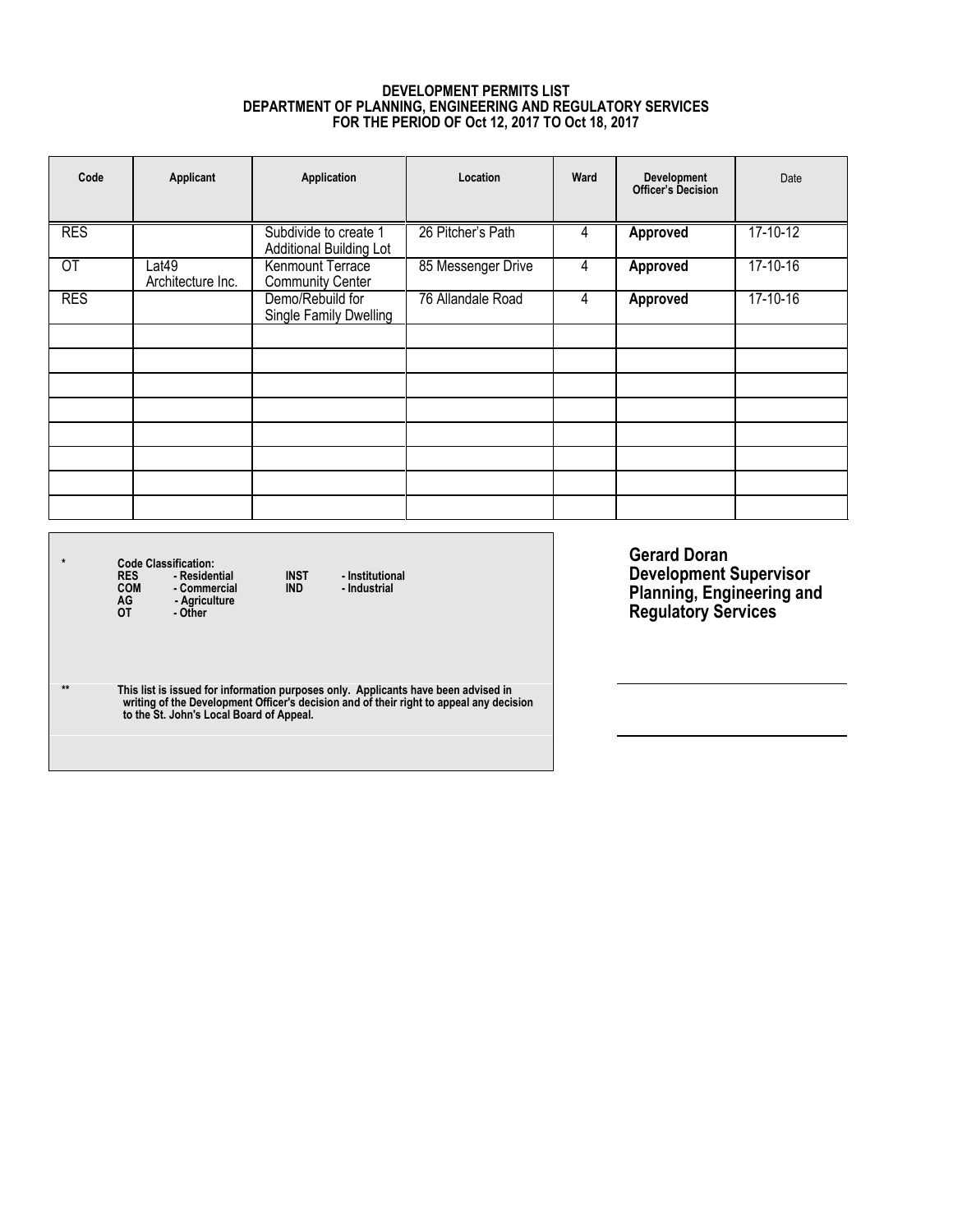# <span id="page-9-0"></span>**Building Permits List Council's October 23, 2017 Regular Meeting**

Permits Issued: 2017/10/12 To 2017/10/18

**Class: Commercial**

| 71 O'leary Ave             | Co.  | Car Sales Lot    |
|----------------------------|------|------------------|
| 1-3 Petty Harbour Rd       | Sn   | Tavern           |
| 673 Topsail Rd             | Co i | Service Shop     |
| 344 Pennywell Rd           | Nc   | Patio Deck       |
| 70 Ruby Line               | Rn   | Mixed Use        |
| 35 Ridge Rd                | Rn   | Recreational Use |
| 355-367 Main Rd, Bank N.S. | Rn.  | Bank             |
| 460 Kenmount Rd            | Rn   | Service Station  |
| Avalon Mall, The Source    | Rn   | Retail Store     |
| Avalon Mall, Jump          | Cr   | Retail Store     |
| 45 Hebron Way, Suite 102   | Cr   | Office           |
| 250 Southside Rd           | Nc   | Office           |

This Week \$ 18,814,992.00

#### **Class: Industrial**

10 U.S. Army Dock Rd - Pier 17 Sw Accessory Building

This Week \$ 100,000.00

#### **Class: Government/Institutional**

This Week \$ .00

#### **Class: Residential**

| 27 Brownrigg Pl              | Nc.                        | Fence                      |
|------------------------------|----------------------------|----------------------------|
| 89 Cornwall Ave              | Nc.                        | Accessory Building         |
| 30 Country Grove Pl          | Nc.                        | Accessory Building         |
| 144 Diamond Marsh Dr, Lot 27 | Nc                         | Single Detached Dwelling   |
| 146 Diamond Marsh Dr, Lot 26 | Nc.                        | Single Detached & Sub. Apt |
| 50 Grenfell Ave              | Nc.                        | Patio Deck                 |
| 50 Grenfell Ave              | Nc.                        | Fence                      |
| 11 Irish Loop St             | N <sub>C</sub>             | Accessory Building         |
| 4 Kitchener Ave              | Nc.                        | Mixed Use                  |
| 12 Malta St                  | Nc.                        | Patio Deck                 |
| 13 O'driscoll Pl             | Nc                         | Fence                      |
| 110 Old Bay Bulls Rd         | Nc                         | Accessory Building         |
| 3 Seaborn St.                | Nc                         | Accessory Building         |
| 168 Signal Hill Rd           | Nc.                        | Patio Deck                 |
| 11 Sycamore Pl               | $N_{\rm C}$                | Fence                      |
| 9 Ventura Pl                 | Co                         | Home Office                |
| 15 Convent Sq                | $\mathop{\rm Cr}\nolimits$ | Apartment Building         |
| 396 Blackmarsh Rd            | Ex                         | Single Detached & Sub. Apt |
| 74-76 Howlett's Line         | Ex                         | Single Detached Dwelling   |
| 169 Petty Harbour Rd         | Ex.                        | Single Detached Dwelling   |
| 11 Rankin St                 | Ex.                        | Single Detached Dwelling   |
| 17 Balsam St                 | Rn                         | Townhousing                |
| 2 Central St                 | Rn                         | Single Detached Dwelling   |
| 58 Circular Rd               | Rn                         | Semi-Detached Dwelling     |
| 27 Fagan Dr                  | Rn                         | Single Detached Dwelling   |
| 3 Laqqan Pl                  | Rn                         | Single Detached Dwelling   |
| 84 Montaque St               | Rn                         | Townhousing                |
| 86 Montaque St               | Rn                         | Townhousing                |
| 88 Montague St               | Rn.                        | Townhousing                |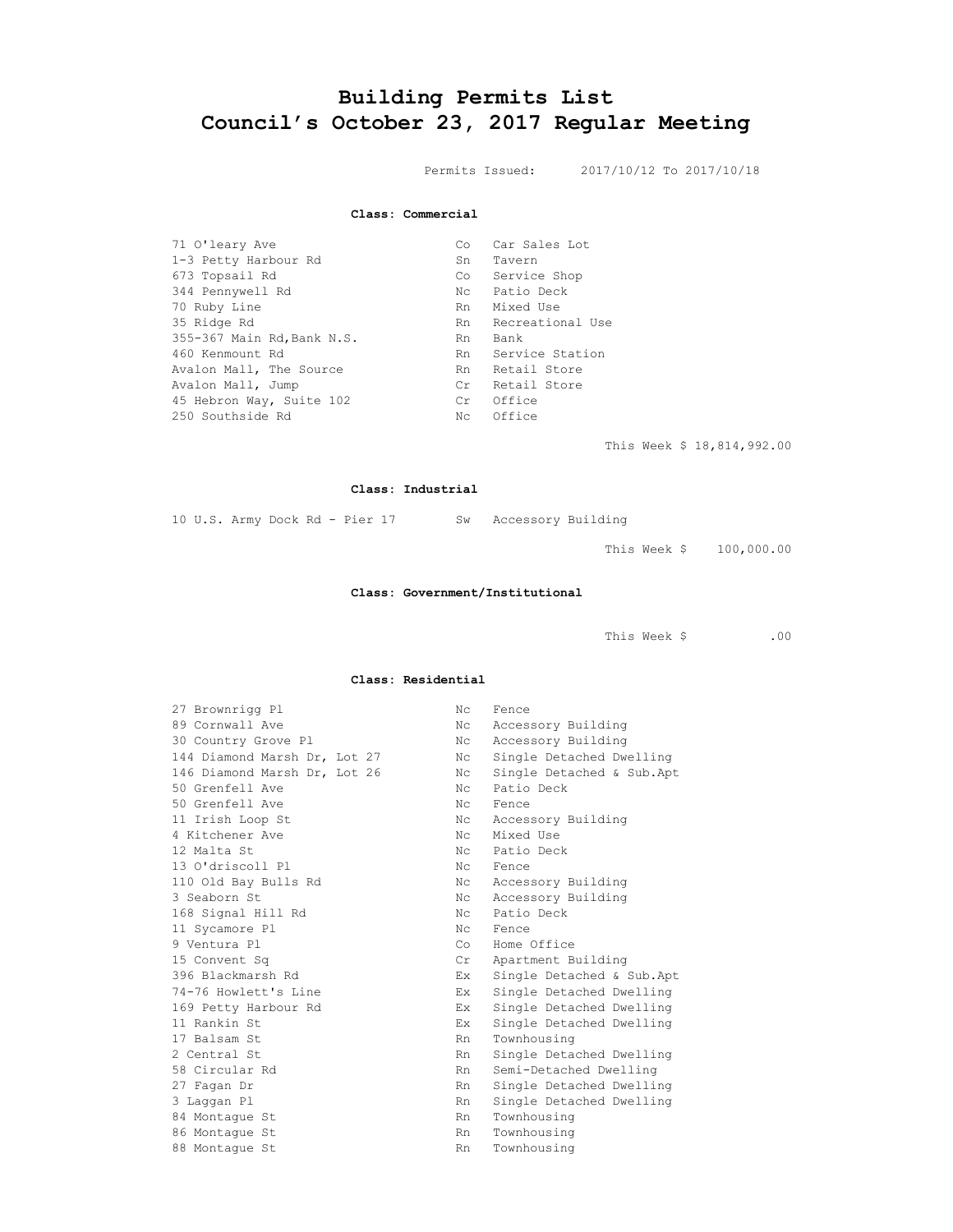| 90 Montaque St        | Rn. | Townhousing               |
|-----------------------|-----|---------------------------|
| 92 Montaque St        | Rn. | Townhousing               |
| 94 Montaque St        | Rn. | Townhousing               |
| 96 Montaque St        | Rn. | Townhousing               |
| 98 Montaque St        | Rn. | Townhousing               |
| 39 Parsonage Dr       | Rn. | Single Detached Dwelling  |
| 7 Riverside Dr W      | Rn. | Mobile Home               |
| 1 Waterford Bridge Rd | Rn. | Patio Deck                |
| 11 Bindon Pl          | Sw  | Single Detached Dwelling  |
| 51 Graves St          | Sw  | Single Detached Dwelling  |
| 13 Tralee St          | Sw  | Single Detached & Sub.Apt |
|                       |     |                           |

This Week \$ 4,668,325.00

**Class: Demolition**

This Week \$ .00

This Week's Total: \$ 23,583,317.00

Repair Permits Issued: 2017/10/12 To 2017/10/18 \$ 70,000.00

#### Legend

- Co Change Of Occupancy Sw Site Work<br>Cr Chng Of Occ/Renovtns Ms Mobile Sign Cr Chng Of Occ/Renovtns
- Ex Extension Sn Sign
- 
- 
- Oc Occupant Change Month Dom Demolition
- Rn Renovations
- Nc New Construction Cc Chimney Construction
	-
- 
- **Year To Date Comparisons October 23, 2017 TYPE 2016 2017 % VARIANCE (+/-)** Commercial \$106,262,926.00 \$136,782,520.00 29 Industrial 60.00 \$5,100,000.00 0 Government/Institutional \$5,997,584.00 \$1,337,200.00 -78 Residential  $\begin{array}{|c|c|c|c|c|c|c|c|} \hline & & & & \\\hline & & & & \\\hline & & & & \\\hline & & & & \\\hline & & & & \\\hline & & & & & \\\hline & & & & & \\\hline & & & & & \\\hline & & & & & & \\\hline & & & & & & \\\hline & & & & & & \\\hline & & & & & & & \\\hline & & & & & & & \\\hline & & & & & & & \\\hline & & & & & & & \\\hline & & & & & & & \\\hline & & & & & & & \\\hline & & & & & & & \\\hline & & & & & & & \\\$ Repairs 1990,000 52,980,948.00 -23 Housing Units (1 & 2 Family Dwelling) 193 163 **TOTAL \$177,406,367.00 \$221,114,350.00** 25

Jason Sinyard, P. Eng., MBA Deputy City Manager Planning, Engineering & Regulatory Services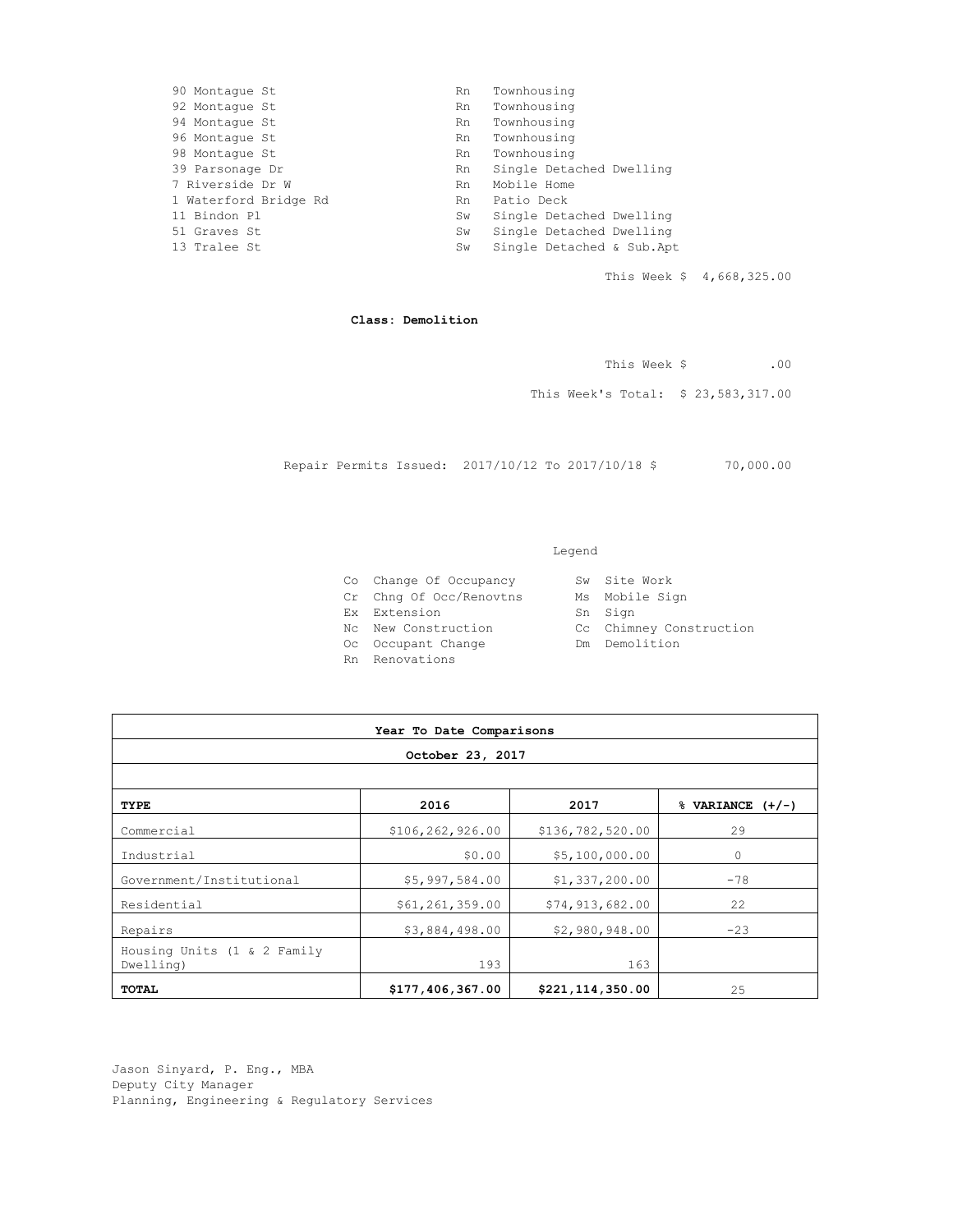# <span id="page-11-0"></span>**MEMORANDUM**

**Weekly Payment Vouchers For The Week Ending October 18, 2017**

# **Payroll**

| <b>Accounts Payable</b>          | \$3,403,001.98   |
|----------------------------------|------------------|
| <b>Bi-Weekly Fire Department</b> | \$<br>810,480.08 |
| <b>Bi-Weekly Management</b>      | \$<br>912,773.22 |
| <b>Bi-Weekly Administration</b>  | \$<br>880,931.37 |
| <b>Public Works</b>              | \$<br>440,782.90 |

 **Total: \$ 6,447,969.55**



DEPARTMENT OF FINANCE CITY OF ST. JOHN'S PO BOX 908 ST. JOHN'S NL CANADA A1C 5M2 WWW.STJOHNS.CA